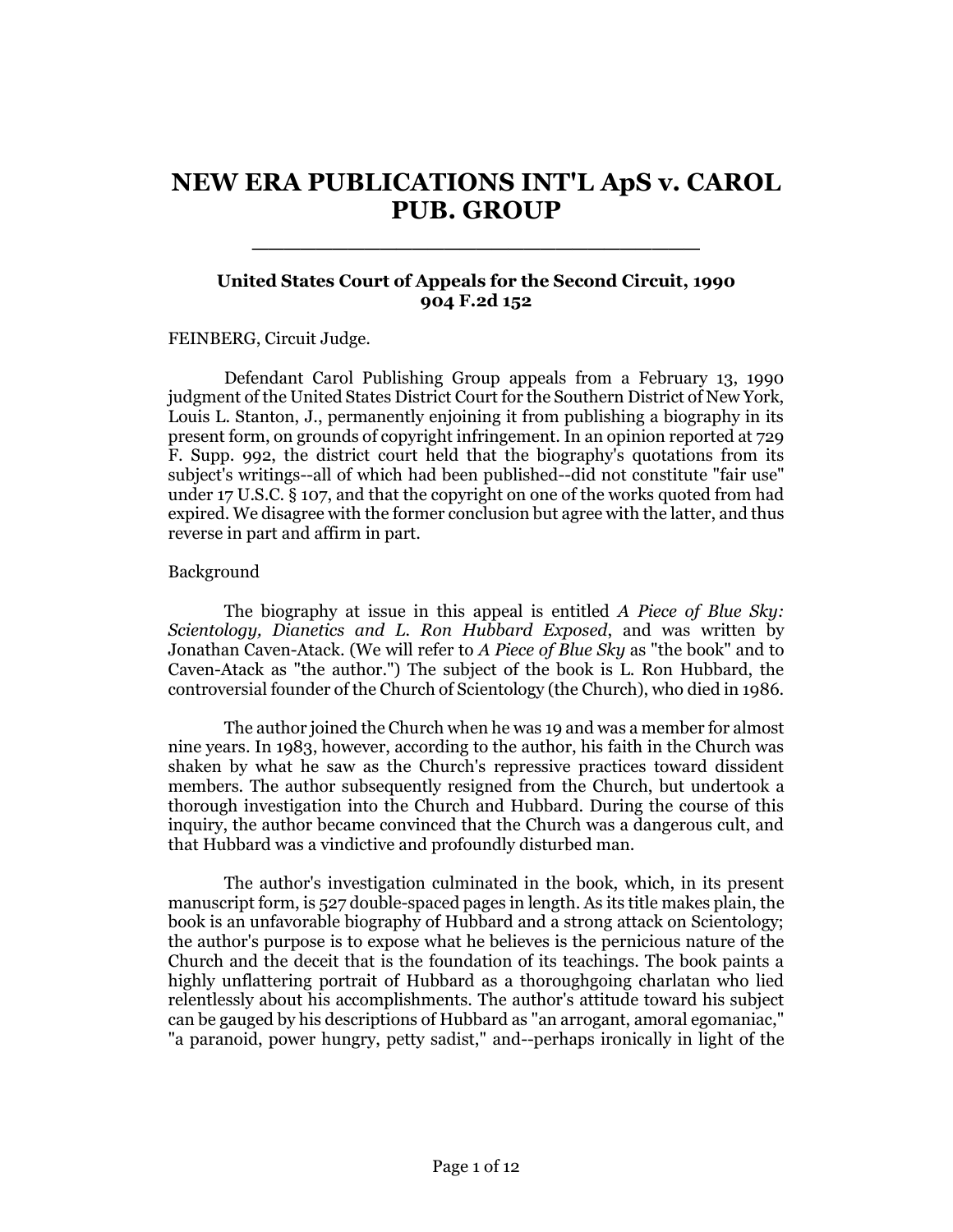claims in this case--"an outright plagiarist." $\frac{1}{1}$  The book quotes widely from Hubbard's works, using passages from Hubbard's writings both in the body of the text and at the beginning of many chapters. The author had a rich vein of material to mine, because Hubbard wrote prolifically on a wide variety of subjects, including science fiction, philosophy and religion. We are informed that Hubbard published nearly 600 fiction and non-fiction works during his lifetime, 111 of which are in print.

Plaintiff-appellee/cross-appellant New Era Publications International, ApS is the exclusive licensee of Hubbard's works. After learning that appellant Carol Publishing Group intended to publish the book, appellee sued appellant in the district court. (Although appellee named the author as a defendant, it did not serve him with a summons and complaint, and he has never entered an appearance.) Appellee claimed that the book copied "substantial portions" of certain of Hubbard's works in violation of its exclusive copyright rights under 17 U.S.C. § 106, and accused appellant of willful copyright infringement under 17 U.S.C. §§ 106 and 501. In particular, appellee argued that 121 passages of the book were drawn from 48 of Hubbard's works. The complaint sought, among other things, an injunction to stop publication of the book. Appellee subsequently moved for a temporary restraining order and a preliminary injunction; by stipulation, the proceedings for a permanent and for a preliminary injunction were later merged.

The district court granted a permanent injunction. It held, first, that the copyright had expired on one of the works quoted in the book, the *HCO Manual of Justice*. 729 F. Supp. at 995. The court then went on to determine whether the book's use of passages from Hubbard's other works was protected "fair use" under 17 U.S.C. § 107, which is reproduced in the margin.<sup>2</sup> *Id.* at 995-1001. The district

<sup>2</sup> Section 107 provides that:

 $\overline{a}$ 

<sup>1</sup> We note here what should be obvious but nevertheless bears stating. We express no view of our own as to Hubbard, his teachings or the Church. The unflattering characterizations are those of the author of the book.

Notwithstanding the provisions of section 106, the fair use of a copyrighted work, including such use by reproduction in copies or phonorecords or by any other means specified by that section, for purposes such as criticism, comment, news reporting, teaching (including multiple copies for classroom use), scholarship, or research, is not an infringement of copyright. In determining whether the use made of a work in any particular case is a fair use the factors to be considered shall include--

<sup>(1)</sup> the purpose and character of the use, including whether such use is of a commercial nature or is for nonprofit educational purposes;

<sup>(2)</sup> the nature of the copyrighted work;

<sup>(3)</sup> the amount and substantiality of the portion used in relation to the copyrighted work as a whole; and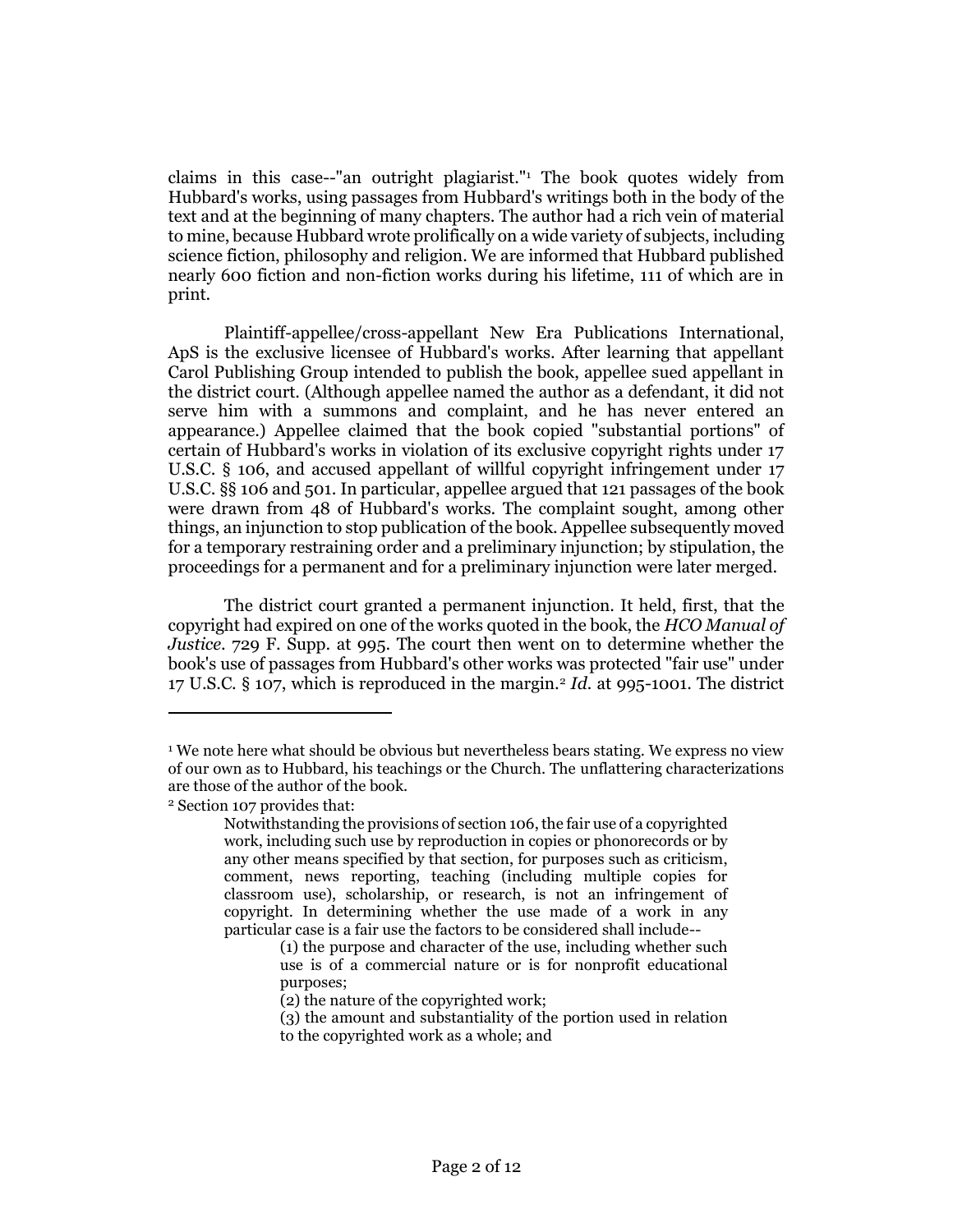court analyzed the four factors spelled out in § 107, and found that factor one (purpose and character of the use) "strongly" favored appellee, because "many of the passages lack any allowable fair use purpose," id. at 998; factor two (nature of the copyrighted work) favored appellee since "so many" of the quoted passages "are expressive rather than factual," id. at 999; factor three (amount used in relation to copyrighted work as a whole) also favored appellee, because the quoted passages amount to a "small, but significant element of" the book, id. at 1000; and that factor four (effect of use on the market for the copyrighted work) did not favor either party. Id. at 1001. The district court thus concluded that appellee was entitled to a permanent injunction against publication of the book in its present form, noting that "the book is still in manuscript form, so deletion of the infringing passages will be relatively simple and inexpensive." Id. at 1001. The district court thereafter entered judgment, listing 103 infringing passages taken from 43 works, all published.

Appellant now appeals from the judgment granting an injunction, and appellee cross-appeals from the district court's determination that the copyright on the *HCO Manual* had expired.

#### Discussion

#### 1. *Fair Use*

 $\overline{a}$ 

Appellant asserts that, contrary to the district court's view, all four fair use factors referred to in § 107 weigh in its favor, while appellee argues to the contrary. At the outset, we note that § 107 "requires a case-by-case determination whether a particular use is fair." *Harper & Row, Publishers, Inc. v. Nation Enterprises*, 471 U.S. 539, 549, 85 L. Ed. 2d 588, 105 S. Ct. 2218 (1985). Furthermore, fair use is a mixed question of law and fact, id. at 560, and thus the district court's conclusion on this point is open to full review on appeal. See *Puma Indus. Consulting, Inc. v. Daal Assocs., Inc.*, 808 F.2d 982, 986 (2d Cir. 1987). And, "where the district court has found facts sufficient to evaluate each of the statutory factors, an appellate court 'need not remand for further factfinding,'" but may resolve the issue of fair use as a matter of law. *Harper & Row*, 471 U.S. at 560 (quoting *Pacific & Southern Co. v. Duncan*, 744 F.2d 1490, 1495 n. 8 (11th Cir. 1984), cert. denied, 471 U.S. 1004, 85 L. Ed. 2d 161, 105 S. Ct. 1867 (1985)).

In addition, the structure of § 107 is significant. The section is entitled "Limitations on exclusive rights: Fair use," and the opening sentence makes clear that a "fair use . . . is not an infringement of copyright." The same sentence furnishes examples of broad categories of fair use: "criticism, comment, news

<sup>(4)</sup> the effect of the use upon the potential market for or value of the copyrighted work.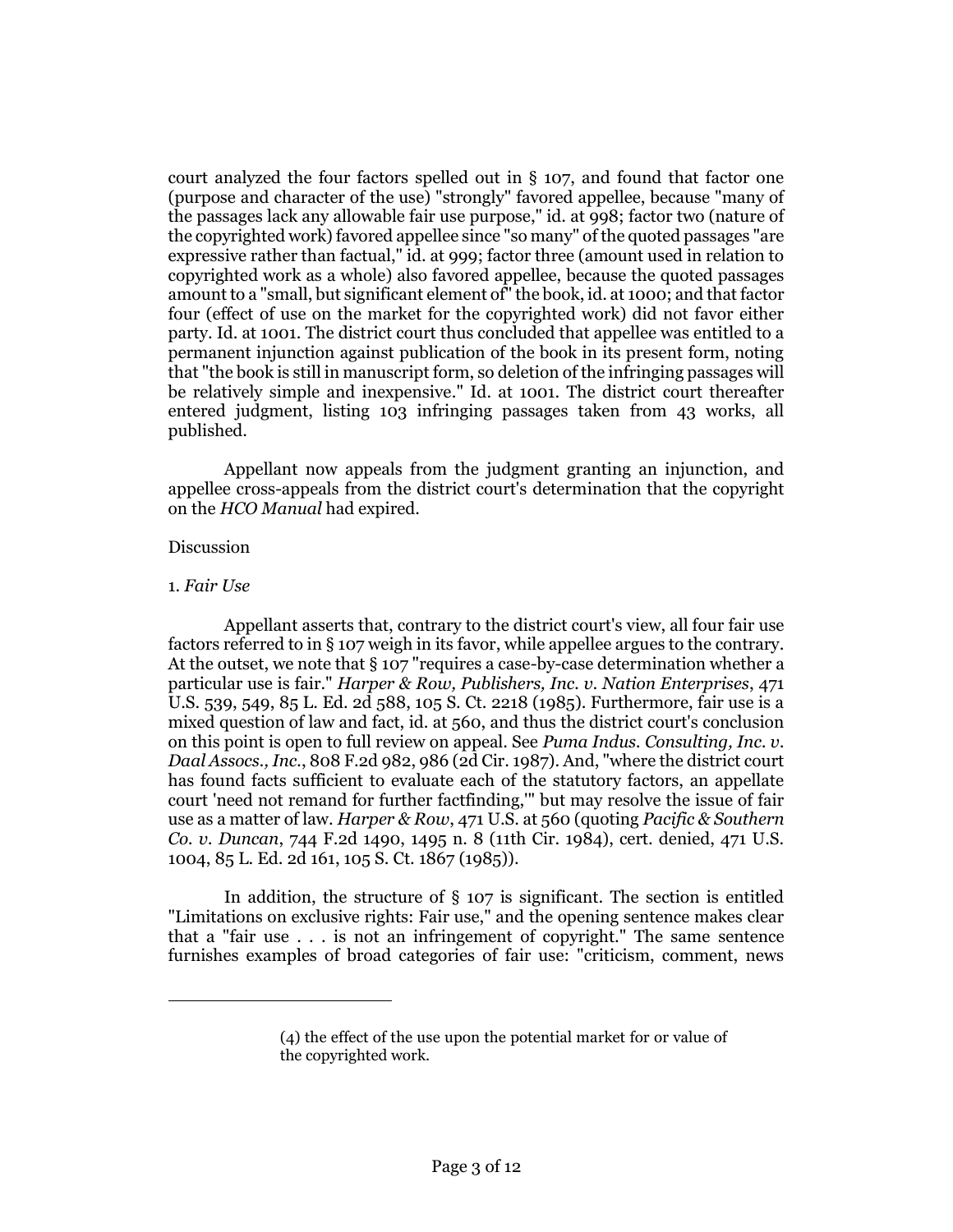reporting, teaching. . ., scholarship or research." The section then defines four nonexclusive factors to be considered in determining whether a particular use is fair.

We have quite recently applied the doctrine of fair use in two opinions of this court. See *Salinger v. Random House, Inc.*, 811 F.2d 90 (2d Cir.), cert. denied, 484 U.S. 890, 98 L. Ed. 2d 177, 108 S. Ct. 213 (1987); *New Era Publications Int'l, ApS v. Henry Holt & Co.*, 873 F.2d 576 (2d Cir.), petition for reh'g denied, 884 F.2d 659 (2d Cir. 1989), cert. denied, 493 U.S. 1094, 110 S. Ct. 1168, 107 L. Ed. 2d 1071 (1990). Since the decisions in *Salinger* and *New Era*, there have been a number of articles on the subject of fair use. See, e.g., Weinreb, Fair's Fair: A Comment on the Fair Use Doctrine, 103 Harv.L.Rev. 1137 (1990). Indeed, several of the articles have been written by some of the judges involved in those decisions. See Oakes, Copyrights and Copyremedies: Unfair Use and Injunctions, to be published in a forthcoming edition of the Hofstra L. Rev.; Leval, Commentary: Toward a Fair Use Standard, 103 Harv.L.Rev. 1105 (1990); Miner, Exploiting Stolen Text: Fair Use or Foul Play?, 37 J. Copyright Soc'y 1 (1989); Newman, Not the End of History: The Second Circuit Struggles with Fair Use, 37 J. Copyright Soc'y 12 (1989). Some of these articles are highly critical of the state of the law with respect to the fair use doctrine and offer suggestions for improvement. But, our task is to apply as best we can the teachings of the governing precedents as we understand them. In doing so, on the facts before us and under the appropriate wide-ranging standard of review, we conclude that all four factors listed in § 107 favor appellant, and that appellant's use was fair.

## A. Factor One: Purpose and Character of the Use

As noted above, the book is an unfavorable biography. Section 107 provides that use of copyrighted materials for "purposes such as criticism, . . . scholarship, or research, is not an infringement of copyright." Our cases establish that biographies in general, and critical biographies in particular, fit "comfortably within" these statutory categories "of uses illustrative of uses that can be fair." *Salinger*, 811 F.2d at 96; see also *New Era*, 873 F.2d at 583.

Citing *Harper & Row*, 471 U.S. at 561, appellee argues that there is no rule that if an allegedly infringing work is a biography, factor one necessarily operates in the biographer's favor in evaluating whether there has been a "fair use." Nevertheless, "if a book falls into one of these categories [i.e., criticism, scholarship or research], assessment of the first fair use factor should be at an end." *New Era*, 884 F.2d at 661 (Miner, J., concurring in the denial of rehearing in banc). True, the Supreme Court in *Harper & Row* did not end its analysis of factor one once it had determined that the allegedly infringing use (news reporting) was listed in § 107 as an example of fair use. See 471 U.S. at 561-63. However, what the Court went on to consider was the infringer's knowing exploitation of the copyrighted material--obtained in an underhanded manner--for an undeserved economic profit. See id. at 562-63. The present case, by contrast, does not involve "an attempt to rush to the market just ahead of the copyright holder's imminent publication, as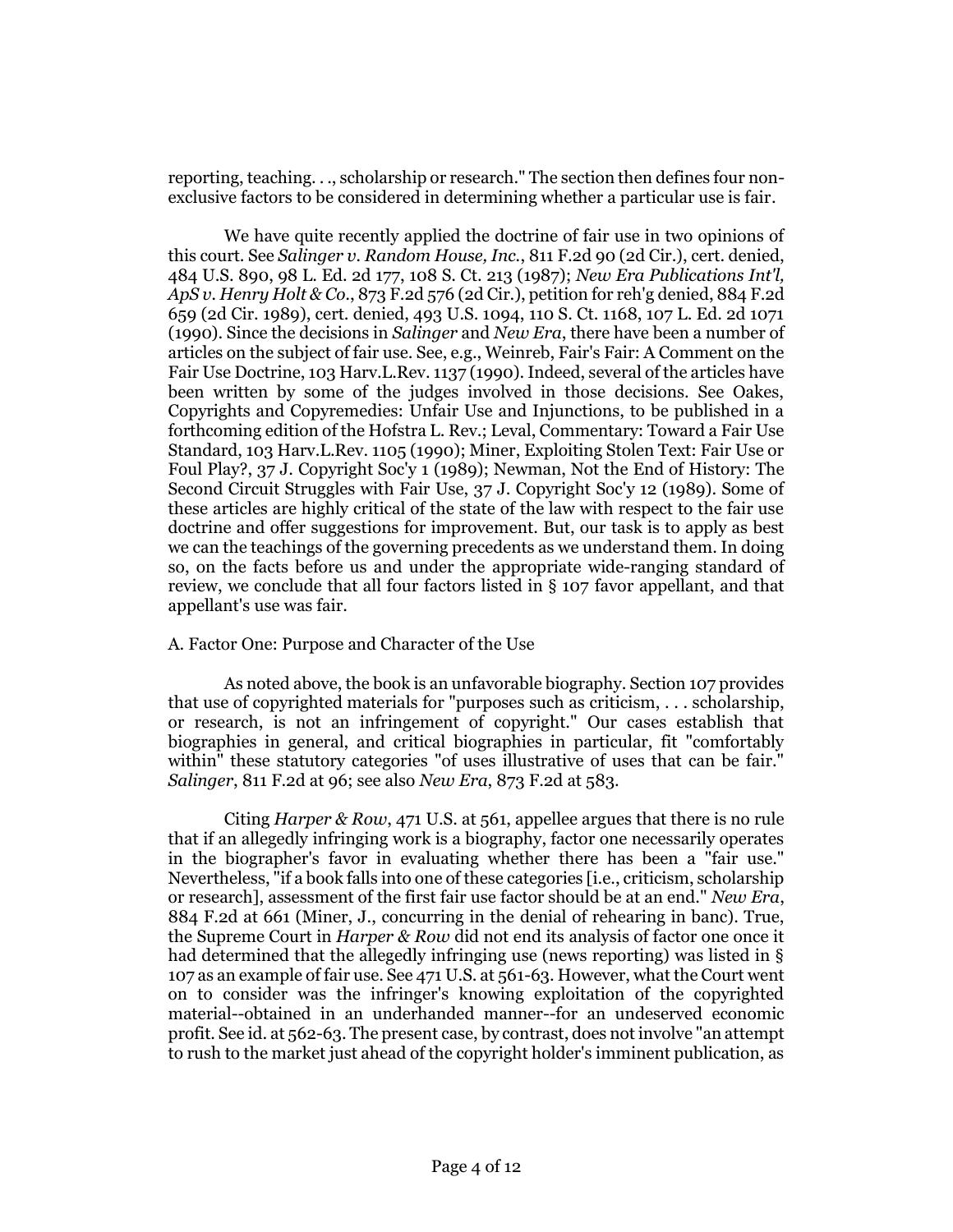occurred in *Harper & Row." Salinger*, 811 F.2d at 96. Instead, as the author explained in detail in an affidavit submitted below, discussing the reason why he included each quote, the author uses Hubbard's works for the entirely legitimate purpose of making his point that Hubbard was a charlatan and the Church a dangerous cult. To be sure, the author and appellant want to make a profit in publishing the book. But the author's use of material "to enrich" his biography is protected fair use, "notwithstanding that he and his publisher anticipate profits." *Id.*

Appellee also contends that the book's use of Hubbard's works does not serve any fair use purpose, but was rather unnecessary appropriation of Hubbard's literary expression. We do not agree with this characterization. The author uses the quotations in part to convey the facts contained therein, and not for their expression. More importantly, even passages used for their expression are intended to convey the author's perception of Hubbard's hypocrisy and pomposity, qualities that may best (or only) be revealed through direct quotation. The book "is not merely the product of 'the facile use of the scissors.'" *Maxtone-Graham v. Burtchaell*, 803 F.2d 1253, 1260 (2d Cir. 1986) (quoting *Folsom v. Marsh*, 9 F.Cas. 342, 345 (C.C.D.Mass. 1841) (No. 4901) (Story, J.)), cert. denied, 481 U.S. 1059, 107 S. Ct. 2201, 95 L. Ed. 2d 856 (1987). Appellee points particularly to the 17 topic quotations that begin many of the chapters; while a few of these may arguably come close to the line separating critical study from appropriation, most do not. Indeed, even this borderline use appears to serve the author's purpose by juxtaposing the grandiose expression of the quotations with the banal (to the author) material contained in the body of the chapter. Moreover, the topic quotations sometimes serve to explain or to summarize matters discussed in the chapter.

Appellee further argues that *New Era* explicitly held that copying for purposes of demonstrating character defects cannot amount to fair use. This is simply a misreading of *New Era*. The passage that appellee cites in support of its interpretation, 873 F.2d at 583, does not reject the idea that quotation in a biography to demonstrate character flaws may be fair use. Rather, the passage rejects the claim that the purpose of the use entitles it to "special consideration." *Id.*; see also *New Era*, 884 F.2d at 660-61 (Miner, J., concurring in the denial of rehearing in banc). The panel in *New Era*, however, observed that "as long as a book can be classified as a work of criticism, scholarship or research, as can the book here, the factor cuts in favor of the book's publisher, whether the copyrighted matter is taken from a literary lion like J. D. Salinger or a purported prophet like L. Ron Hubbard." *New Era*, 873 F.2d at 583.

We hold that factor one favors appellant.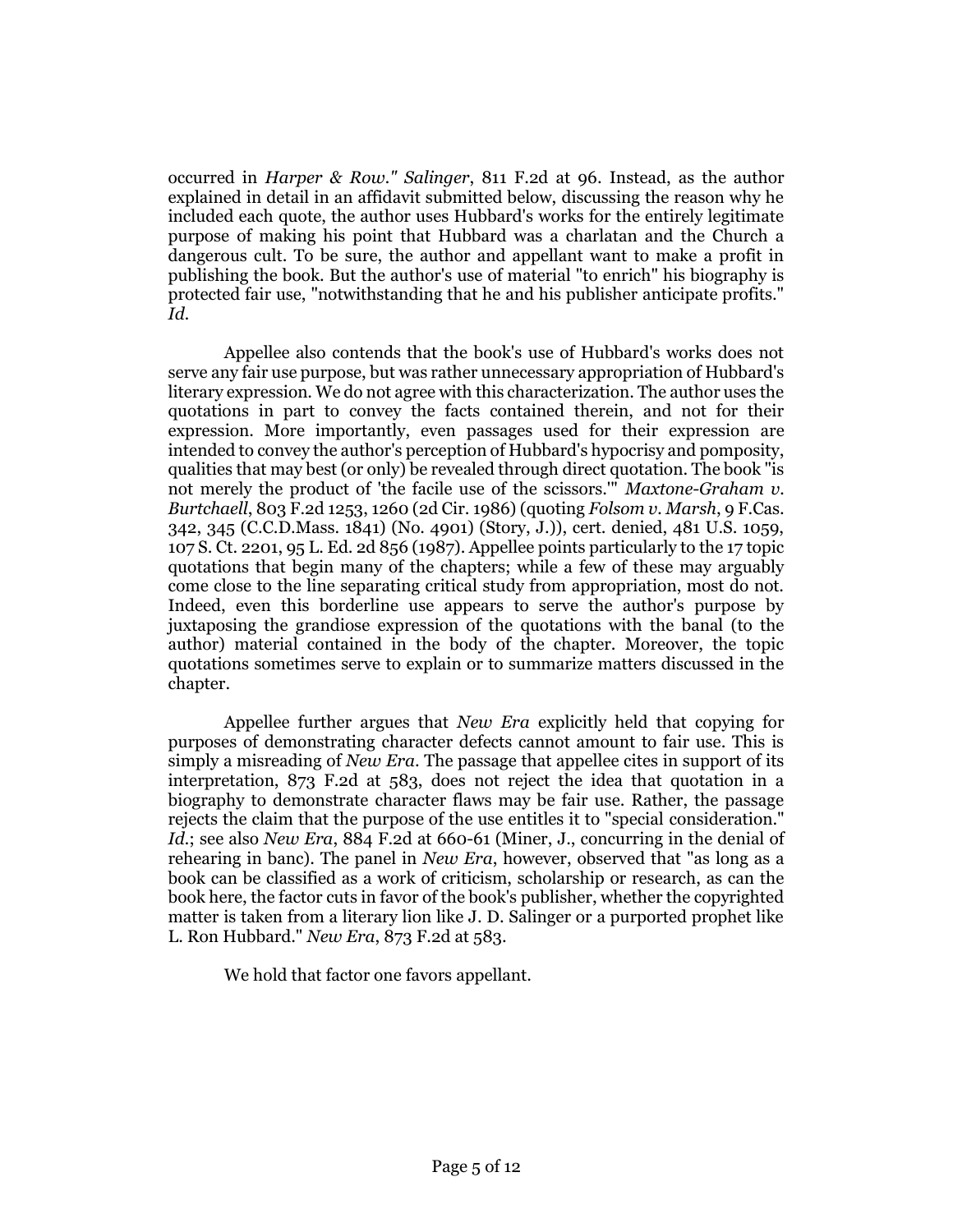#### B. Factor Two: Nature of the Copyrighted Work

The district court found that all of the works from which the author quoted had been published. 729 F. Supp. at 998. Whether or not a work is published is critical to its nature under factor two, because "the scope of fair use is narrower with respect to unpublished works." *Harper & Row*, 471 U.S. at 564; see also *New Era*, 873 F.2d at 583; *Salinger*, 811 F.2d at 96. Thus, "even substantial quotations might qualify as fair use in a review of a published work." *Harper & Row*, 471 U.S. at 564.

Furthermore, the scope of fair use is greater with respect to factual than non-factual works. See id. at 563. While there is no bright-line test for distinguishing between these two categories, we have referred to the former as works that are "essentially factual in nature," *Maxtone-Graham*, 803 F.2d at 1263, or "primarily informational rather than creative." *Consumers Union of United States, Inc. v. General Signal Corp.*, 724 F.2d 1044, 1049 (2d Cir. 1983), cert. denied, 469 U.S. 823, 83 L. Ed. 2d 45, 105 S. Ct. 100 (1984). We have some hesitation in trying to characterize Hubbard's diverse body of writings as solely "factual" or "non-factual," but on balance, we believe that the quoted works--which deal with Hubbard's life, his views on religion, human relations, the Church, etc.- are more properly viewed as factual or informational.

Appellee emphasizes, however, that there is no per se rule under *Harper & Row, New Era* and *Salinger* that factor two favors an alleged infringer whenever the works quoted from are published, as appellant appears to suggest. Appellee is, of course, correct that there is no rule that one may copy with absolute impunity from a published work, regardless of the amount taken. Otherwise, the copyright law would be a nullity. Nevertheless, Hubbard's works have been published, and "biographies, of course, are fundamentally personal histories and it is both reasonable and customary for biographers to refer to and utilize earlier works dealing with the subject of the work and occasionally to quote directly from such works." *Maxtone-Graham*, 803 F.2d at 1263 (quoting *Rosemont Enterprises, Inc. v. Random House, Inc.*, 366 F.2d 303, 307 (2d Cir. 1966), cert. denied, 385 U.S. 1009, 17 L. Ed. 2d 546, 87 S. Ct. 714 (1967)).

Appellee also contends that *Harper & Row* did not endorse greater copying from published works, arguing that in *Salinger*, we interpreted *Harper & Row* to mean only that the likelihood "that copying will be found to be a fair use is diminished when the copyrighted material is unpublished, not that a greater quantity of copying of published works is permitted." Appellee fails to persuade us, however, that the plain language of the Supreme Court in *Harper & Row*--i.e., "even substantial quotations might qualify as fair use in a review of a published work," 471 U.S. at 564--should be disregarded. Furthermore, even assuming that appellee's characterization of Salinger's gloss on this passage is correct, appellee advances no persuasive reason why a court should be less, rather than more, likely to find fair use when, as here, the copyrighted material has been published.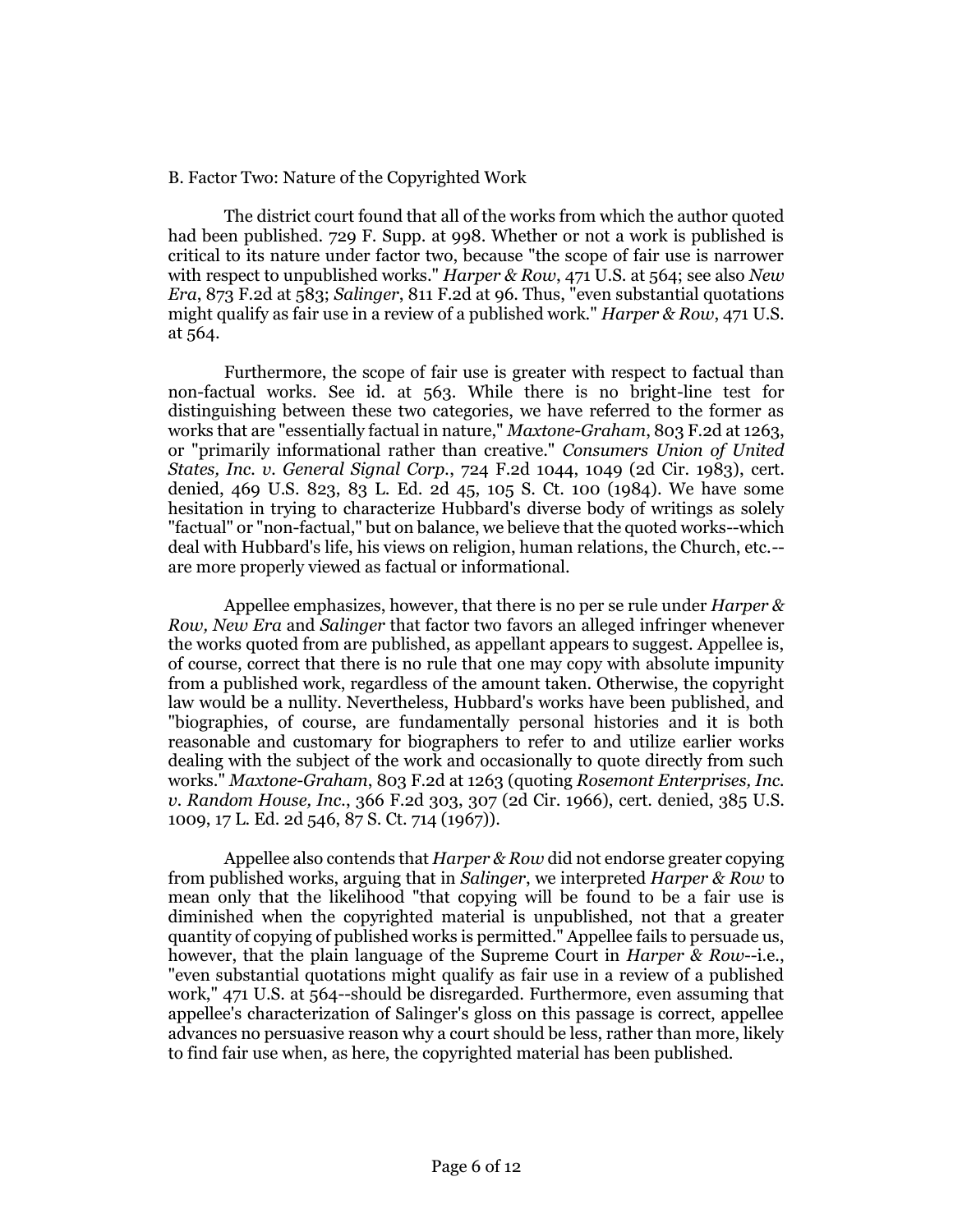In addition, appellee argues that *Harper & Row* intended to allow liberal quotation only for the purpose of literary criticism or review of published works, and that the book does not purport to analyze the literary worth of Hubbard's works. But, we regard appellee's attempt to limit *Harper & Row* to literary criticism as entirely too literal-minded, particularly in the face of our cases holding that biographies are considered works of criticism, scholarship or research within the meaning of § 107. See, e.g., *Salinger*, 811 F.2d at 96.

Appellee further asserts that many of the quoted passages are more creative or expressive than factual, and that *Maxtone-Graham* is not relevant here because that case involved "standard social science source materials"--i.e., quotations drawn from published interviews. We agree, as already indicated, that there is no easy distinction between works that are "factual" on the one hand, and "creative" or "expressive" on the other, because "'creation of a nonfiction work, even a compilation of pure fact, entails originality.'" *Maxtone-Graham*, 803 F.2d at 1262- 63 (quoting *Harper & Row*, 471 U.S. at 547). Thus, reasonable people can disagree over how to classify Hubbard's works. Nevertheless, although some of the quoted passages can accurately be described as expressive--e.g., Hubbard's poetry--our review of the record persuades us that most simply cannot be so characterized.

Finally, appellee distinguishes *Maxtone-Graham*, rightly noting that the case involved quotations from "a collection of verbatim interviews," which the district court there described as "'essentially reportorial in nature.'" *Maxtone-Graham*, 803 F.2d 1253, 1262. Nevertheless, we see nothing in that case indicating that the panel intended its discussion of factor two to be limited to situations involving such interviews. Indeed, the panel drew its discussion of factor two from an earlier case dealing with biographies, *Rosemont Enterprises, Inc. v. Random House, Inc.*, 366 F.2d 303, 307 (2d Cir. 1966), cert. denied, 385 U.S. 1009, 17 L. Ed. 2d 546, 87 S. Ct. 714 (1967).

We conclude that factor two favors appellant.

C. Factor Three: Volume of Quotation

Factor three addresses the amount and substantiality of the portion used in relation to the copyrighted work, not to the allegedly infringing work. *Harper & Row*, 471 U.S. at 564-65. "There are no absolute rules as to how much of a copyrighted work may be copied and still be considered a fair use." *Maxtone-Graham*, 803 F.2d at 1263. This factor has both a quantitative and a qualitative component, so that courts have found that use was not fair where the quoted material formed a substantial percentage of the copyrighted work, see, e.g., *Salinger*, 811 F.2d at 98 (factor three favors copyright holder where one-third of 17 letters and 10% of 42 letters used) or where the quoted material was "'essentially the heart of'" the copyrighted work. *Harper & Row*, 471 U.S. at 565 (quoting the district court opinion in that case, 557 F. Supp. 1067, 1072 (S.D.N.Y. 1983)).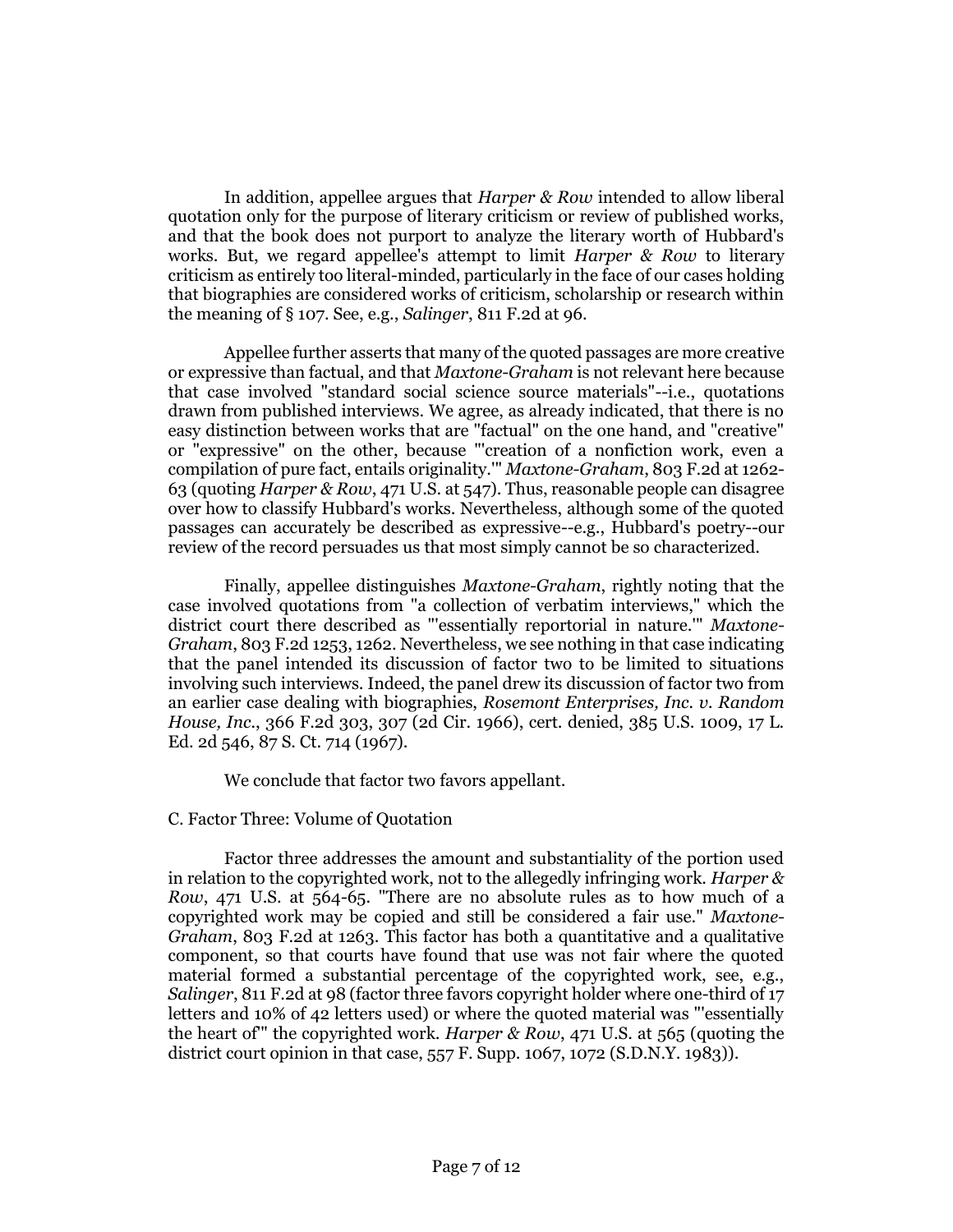Here, the book uses overall a small percentage of Hubbard's works. Appellant calculates that the book quotes only a minuscule amount of 25 of the 48 works that appellee claimed were infringed, 5-6% of 12 other works and 8% or more of 11 works, each of the 11 being only a few pages in length. (Appellee has accepted these figures "for purposes of discussion," although it adds that they may understate the true amount taken.) In the context of quotation from published works, where a greater amount of copying is allowed, see *Harper & Row*, 471 U.S. at 564, this is not so much as to be unfair. Cf. *Maxtone-Graham*, 803 F.2d at 1263 (inclusion of 4.3% of published copyrighted work "is not incompatible with a finding of fair use"); *Iowa State Univ. Research Found., Inc. v. American Broadcasting Co.*, 621 F.2d 57, 61-62 (2d Cir. 1980) (fair use defense not available where broadcast was made containing 8% of a videotape that apparently had never been broadcast before).

Nor is the use qualitatively unfair. Appellee asserts that "key portions" of Hubbard's works are taken "in many cases." But the district court found that the quotations in the book's text--which amount to the bulk of the allegedly infringing passages--do not take essentially the heart of Hubbard's works. 729 F. Supp. at 1000. And our review of the remaining 17 passages, which are "set off by themselves at the beginning of a part or chapter" and "set the tone for the sections they precede," id. at 996, persuades us that they too do not take essentially the heart of Hubbard's works.

Appellee also argues that factor three weighs in its favor because the quotations are an important ingredient *of the book*, pointing out that 2.7% of the book is made up of quotations from Hubbard's works.<sup>3</sup> Appellee asserts that, because of the length of Hubbard's works and because so many of his writings were quoted from, it would be of little value to focus on the amount of infringing material in relation to the copyrighted works, and cites various cases--e.g., *Harper & Row*, 471 U.S. at 566; *Salinger*, 811 F.2d at 98-99; *Meeropol v. Nizer*, 560 F.2d 1061, 1070-71 (2d Cir. 1977), cert. denied, 434 U.S. 1013, 54 L. Ed. 2d 756, 98 S. Ct. 727 (1978)--in which courts discussed the amount used in relation to the infringing work, not the infringed work.

We do not agree with appellee's argument. Section 107 plainly commands us to consider "the amount and substantiality of the portion used in relation to *the copyrighted work* as a whole" (emphasis added), and contains no exception for lengthy works or quotations from multiple works. Furthermore, to the extent that courts have looked to the infringing work, the use here is not as significant as the use alleged in those cases. In *Salinger*, for example, the quoted materials "to a large extent . . . [made] the book worth reading." 811 F.2d at 99; see also *Harper & Row*,

 $\overline{a}$ 

<sup>3</sup> Appellant puts the sum at 2.4% or 2.9%. The difference, however, is not significant to our reasoning, and we will use appellee's figure for the purpose of our discussion.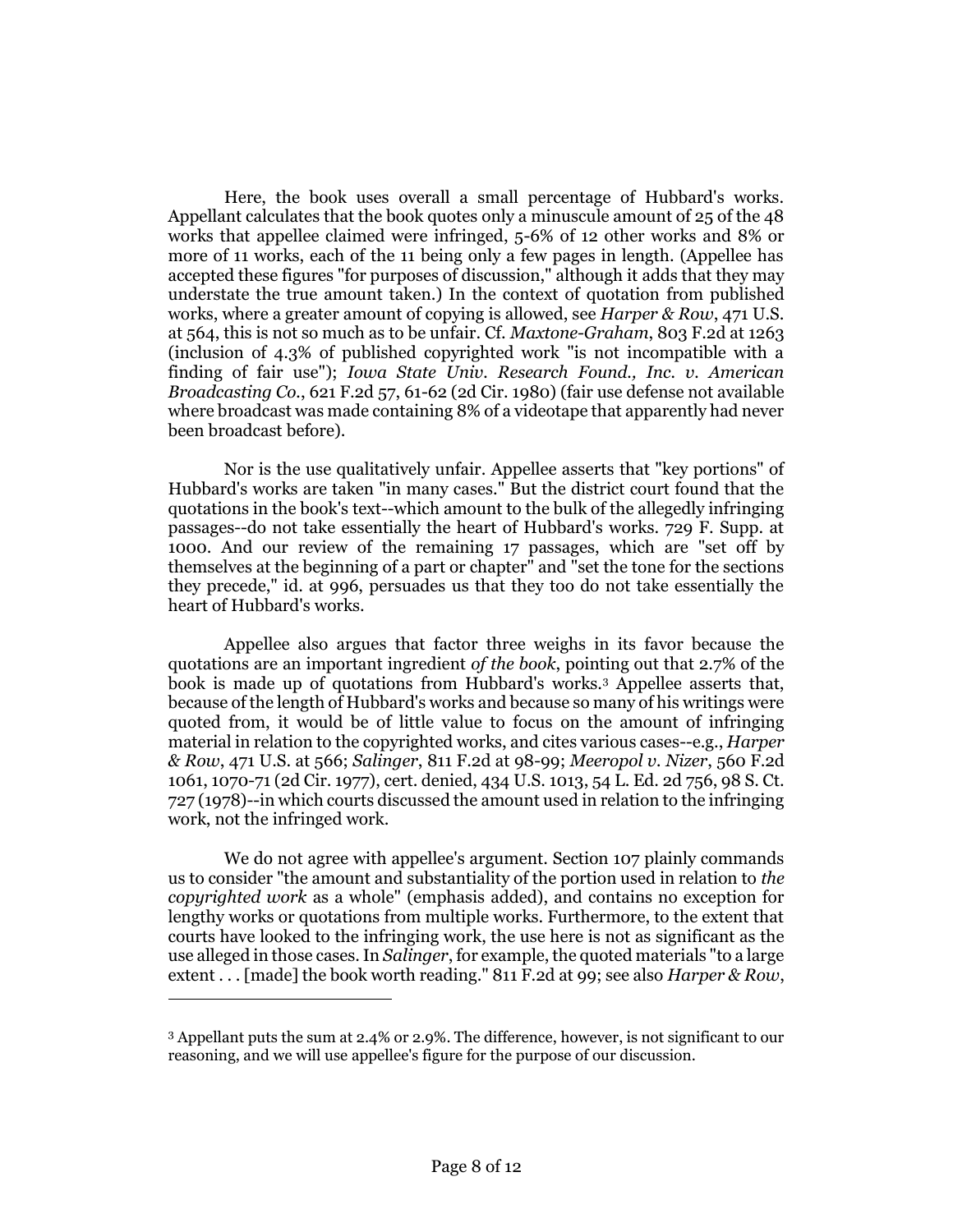471 U.S. at 565-66 (quotes constituted 13% of the infringing work and played a "key role" in it); *Meeropol*, 560 F.2d at 1070-71 (quoted material figured prominently in the promotional work for the book). By contrast, the use of the quotes here is primarily a means for illustrating the alleged gap between the official version of Hubbard's life and accomplishments, and what the author contends are the true facts. For that purpose, some conjuring up of the copyrighted work is necessary. Cf. *Cliffs Notes, Inc. v. Bantam Doubleday Dell Publishing Group, Inc.*, 886 F.2d 490, 497 (2d Cir. 1989) (trademark case; parody "must to some extent resemble the original").

We find that factor three favors appellant.

## D. Factor Four: Effect on the Market

Factor four of § 107 concerns the "effect of the use upon the potential market for or value of the copyrighted work." According to the Supreme Court, this "is undoubtedly the single most important element of fair use." *Harper & Row*, 471 U.S. at 566 (footnote omitted). In evaluating this factor, courts do not focus solely on the market for the work itself, but also on the "harm to the market for derivative works." Id. at 568.

Appellee argues strenuously that factor four favors it, asserting that it intends to publish an authorized biography of Hubbard that will include excerpts from all of his works, including material as yet unpublished, and that the book will discourage potential readers of the authorized biography by conveying the flavor of Hubbard's writings. Appellee also contends that *New Era* leaves us no choice but to rule in its favor on factor four; according to appellee, that case held that publication of a similar unfavorable biography would impair the market for, and compete with, its planned biography of Hubbard.

We do not find either argument persuasive. As to the first, we found it "unthinkable" in *Maxtone-Graham* that potential customers for plaintiff's copyrighted book containing a "series of sympathetic interviews on abortion and adoption" would fail to purchase plaintiff's book because a small portion of it was used in an essay sharply critical of abortion. 803 F.2d at 1264. Similarly, we are skeptical here that potential customers for the authorized *favorable* biography of Hubbard in the future will be deterred from buying because the author's *unfavorable* biography quotes from Hubbard's works. Indeed, it is not "beyond the realm of possibility that" the book "might stimulate further interest" in the authorized biography. Id.

Furthermore, even assuming that the book discourages potential purchasers of the authorized biography, this is not necessarily actionable under the copyright laws. Such potential buyers might be put off because the book persuaded them (as it clearly hopes to) that Hubbard was a charlatan, but the copyright laws do not protect against that sort of injury. Harm to the market for a copyrighted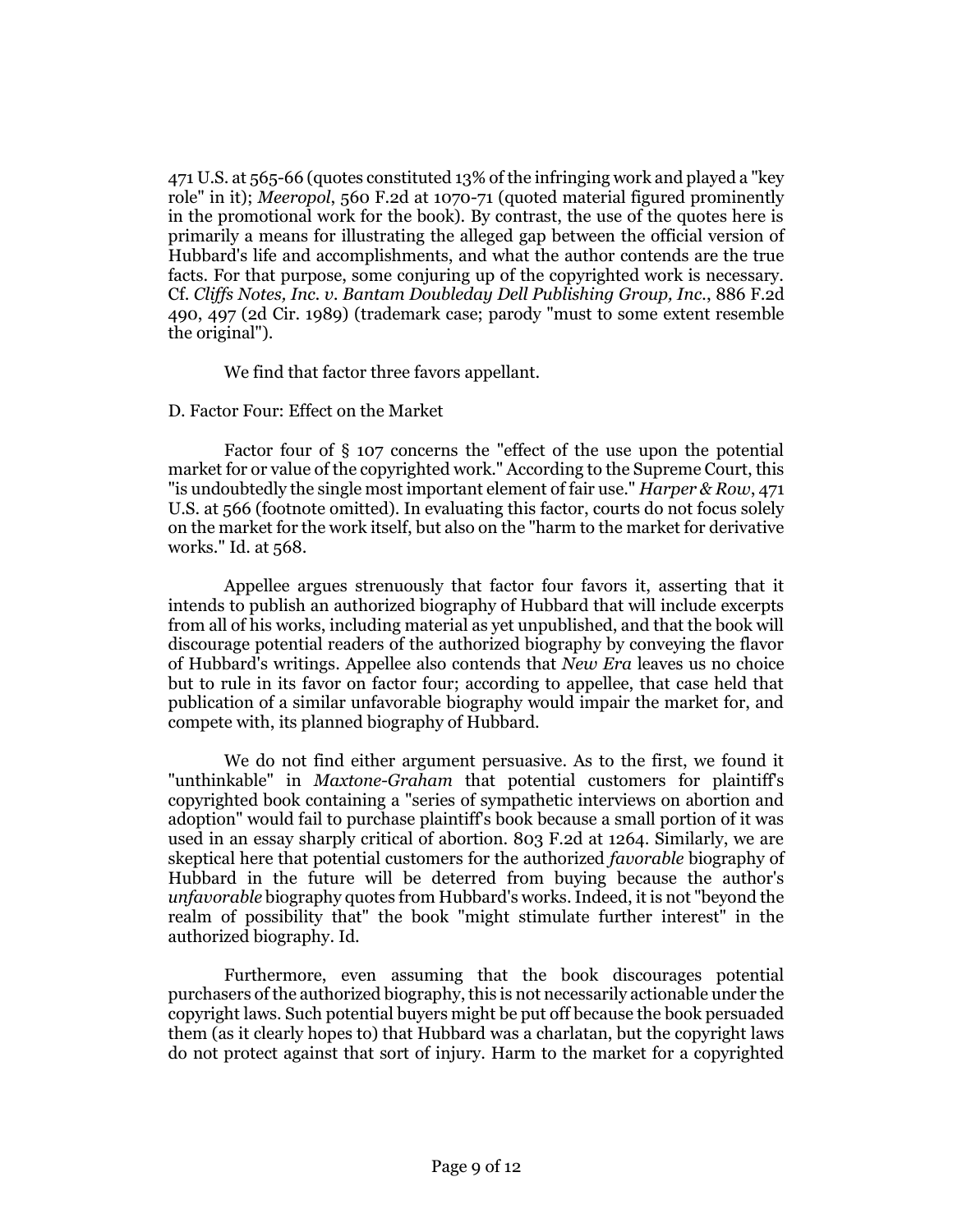work or its derivatives caused by a "devastating critique" that "diminished sales by convincing the public that the original work was of poor quality" is not "within the scope of copyright protection." *Consumers Union*, 724 F.2d at 1051 (footnote omitted). This is so because the critique and the copyrighted work serve "fundamentally different functions, by virtue" of, among other things, "their opposing viewpoints." *Maxtone-Graham*, 803 F.2d at 1264. "Where the copy does not compete in any way with the original," copyright's central concern--"that creation will be discouraged if demand can be undercut by copiers"--is absent. *Consumers Union*, 724 F.2d at 1051; see also 3 Nimmer on Copyright, § 13.05[B], at 13-90.1 to -90.3 (1989). Here, the purpose of the book is diametrically opposed to that of the authorized biography; the former seeks to unmask Hubbard and the Church, while the latter presumably will be designed to promote public interest in Hubbard and the Church. Thus, even if the book ultimately harms sales of the authorized biography, this would not result from unfair infringement forbidden by the copyright laws, but rather from a convincing work that effectively criticizes Hubbard, the very type of work that the Copyright Act was designed to protect and encourage.

Nor do we believe that *New Era* compels a contrary result. At the outset, we note that the panel in *New Era* did not address in this context the point we have just made, that is, a critical biography serves a different function than does an authorized, favorable biography, and thus injury to the potential market for the favorable biography by the publication of the unfavorable biography does not affect application of factor four. See 873 F.2d at 583. Beyond that, however, *New Era* involved the publication of previously unpublished material, "particularly from [Hubbard's] early diaries and journals.<sup>"</sup> Id. at 578-79. Arguably, then, the unfavorable biography in *New Era* threatened economic harm to the authorized biography, even though it fulfilled a different function, because it contained material whose market value (1) had not yet been realized by the copyright holder, and (2) might be entirely misappropriated by the infringing publication. Here, by contrast, the works quoted from are all published, and the book will not tap any sources of economic profit that would otherwise go to the authorized biography. Cf. *Harper & Row*, 471 U.S. at 562, 567-68 (unpublished work; actual damage of \$ 12,500 shown, and infringing work intended to scoop publication of copyrighted work); *Salinger*, 811 F.2d at 99 (unpublished letters; infringing work "copies virtually all of the most interesting passages of the letters").

We conclude that factor four favors appellant.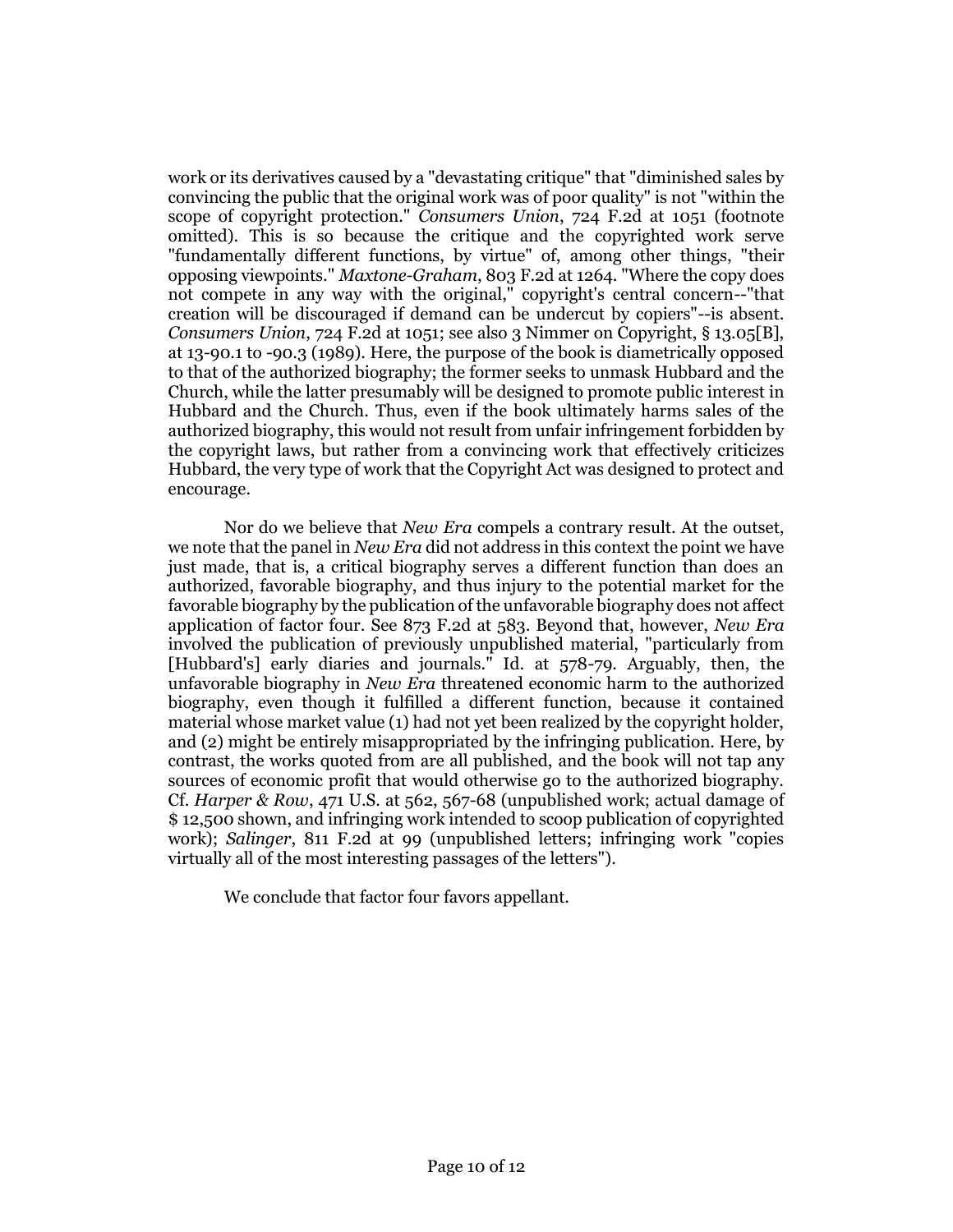#### E. Other Factors

The factors enumerated in § 107 "are not meant to be exclusive," *Harper & Row*, 471 U.S. at 560, and we have looked to such additional considerations as "bad faith by the user of copyrighted material [that] suggests unfairness," *Maxtone-Graham*, 803 F.2d at 1264, or "prejudice suffered by [the alleged infringer] as the result of [the copyright holder's] unreasonable and inexcusable delay in bringing the action." *New Era*, 873 F.2d at 584. Although appellee argues that the book's use of passages from Hubbard's works was "predatory" rather than fair, we simply do not agree with this characterization, and find that there are no additional factors suggesting unfairness.

In sum, balancing all of the relevant factors, we believe that the present case presents a strong set of facts for invoking the fair use defense: The book is a critical biography, designed to educate the public about Hubbard, a public figure who sought public attention, albeit on his own terms; the book quotes from merely a small portion of Hubbard's works and from only those that have been published; and, it will cause no adverse impact protected by the copyright law on the market for Hubbard's writings. In these circumstances, we conclude that the book's use of passages from Hubbard's work is protected fair use.

# 2. *HCO Manual of Justice*

On its cross-appeal, appellee argues that the district court erred in ruling that the *HCO Manual of Justice--18* passages from which are quoted in the book- -had been published in 1959 and that its copyright had expired. Appellee asserts that the *HCO Manual* was subject only to "limited" publication in 1959; that the copyright notice appearing in the work--"COPYRIGHT (C) 1959 by L. Ron Hubbard All Rights Reserved"--was incorrect and superfluous because the book was not published; and that the book did not come under federal copyright protection until January 1, 1978, the effective date of the 1976 Copyright Act.

We are not persuaded by these arguments, which, according to appellant, were not raised below. The district court's finding that the *HCO Manual* was published in 1959 is supported by evidence placed in the record by appellee itself, in particular, an affidavit stating, among other things, that the *HCO Manual* was published. Although appellant argues that this was a simple error caused by the speedy nature of the proceedings below, this assertion cannot properly be raised for the first time in this court.

Since the *HCO Manual* was published in 1959, there is no question that its copyright expired in 1987. Under 17 U.S.C. § 304(a), any copyright that was in its first term on January 1, 1978 "shall endure for twenty-eight years from the date it was originally secured." The date that the copyright of the *HCO Manual* was "originally secured" is governed by the provisions of the 1909 Copyright Act. See 2 Nimmer on Copyright, § 7.02[C][1], at 7-13 to -14 (1989). Under § 10 of the 1909